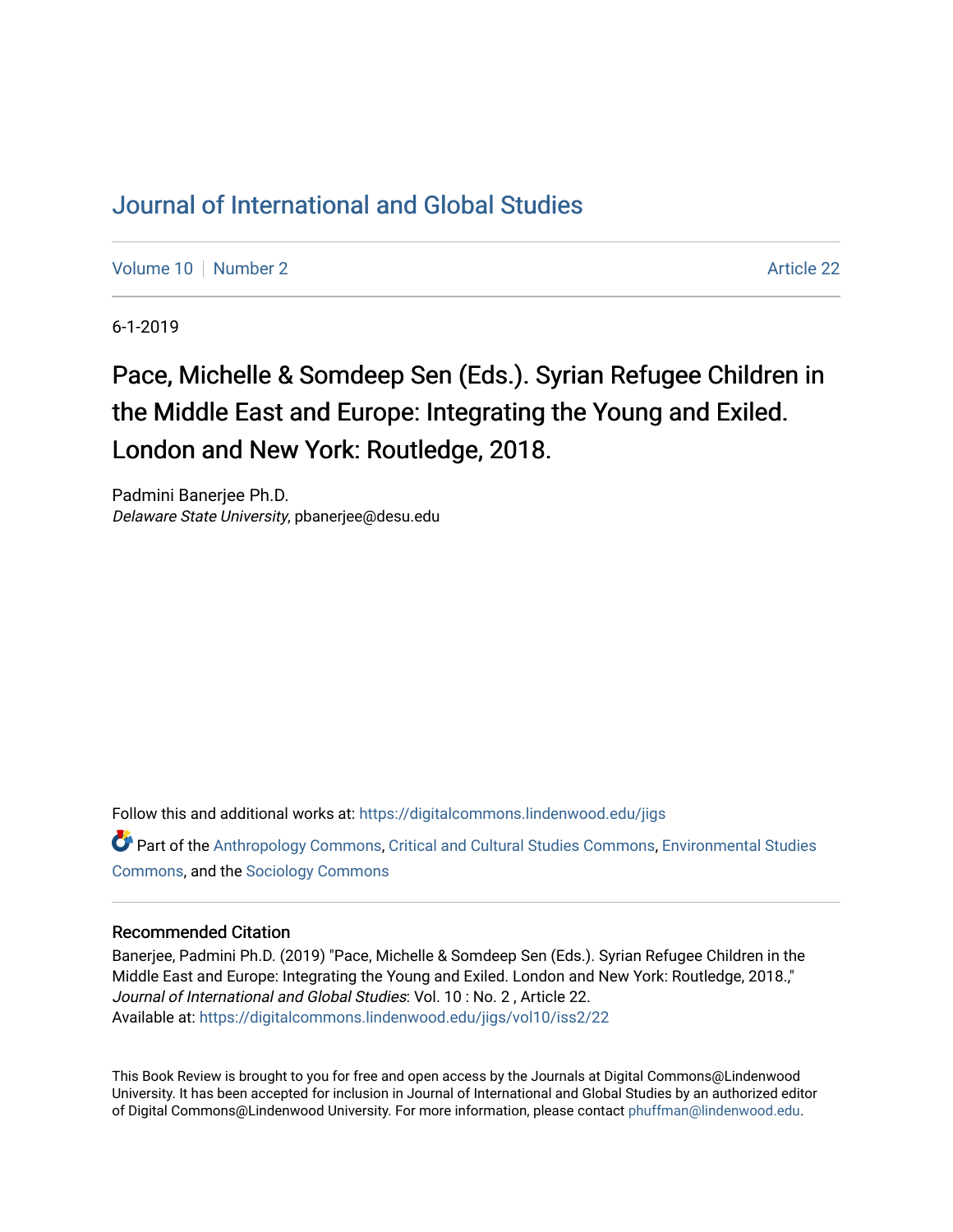## **Pace, Michelle & Somdeep Sen (Eds.).** *Syrian Refugee Children in the Middle East and Europe: Integrating the Young and Exiled.* **London and New York: Routledge, 2018.**

The highly differentiated field of global migration research became vastly more complicated over the past decade when the so-called refugee "issue" suddenly took on prominence on continents across the world. Today, even relatively focused literature searches tend to yield a veritable plethora of diverse findings on refugees and the situations they are dealing with. However, the migration researcher who is more interested in the specific implications for refugee children as a vulnerable sub-population within this context finds that this latter kind of research and writing is scattered and far between and that much of it is even questionable with regard to its quality and accuracy. Against this backdrop, discovering a recent publication - Syrian Refugee Children in the Middle East and Europe: Integrating the Young and Exiled – edited by Michelle Pace and Somdeep Sen turned out to be both refreshing and edifying.

This slender volume of edited articles emerged from an international conference held at Roskilde University in Denmark in 2016, as part of a "way forward" strategy directed towards policy-making and implementation. It provides a defined and inclusive framework within which ideas exchanged at the conference coalesce to inform as many "front-liners"—policy-makers, educators, researchers, service-providers, scholars, and practitioners—as possible.

The editors, Michelle Pace and Somdeep Sen, draw upon their respective backgrounds and their studies of issues of integration among migrants, refugees, and asylum applicants across numerous societies, including those who are "stateless," to provide a unique perspective within which the authors explore the numerous conundrums involving integration and resettlement, specifically of Syrian refugee children in selected host societies, and articulate some practical solutions and interventions. In Pace and Sen's own words, the book provides a "comparative lens" for comparing and contrasting the approaches in the two broad geographical regions under study. Refugee children are viewed simultaneously as comprising an especially vulnerable segment of the larger Syrian displaced population and as possessing enormous potential for agency, resilience, and positive change. The themes associated with the integration and resettlement of refugee children play out again and again throughout the book. Early on, the importance of the "de-securitizing" of the "figure and image of the refugee" is emphasized, particularly with respect to that of the refugee child; the work also emphasizes the importance of moving towards a more "human rights" based model of refugee integration that is far more humane, protective and far-sighted.

The introductory overview by the editors and the "postscript" conclusion, by Jennifer Skulte-Ouaiss, book-end this compact collection of ten chapters, bringing to it a sense of completeness and closure. Of the ten chapters that make up the book, three consider the global and structural elements integral to the dilemma of young refugees. In Chapter Two, Michelle Pace ponders the far-reaching impact of the European Union (EU)-Turkey deal in terms of the severe limitations it places on the human rights of refugee children under the rationale of ensuring national or regional security and warns that placing children in immigration detention, for instance, is not only against their best interests but also a flagrant violation of the UN Convention on the Rights of the Child.

Dogus Simsek writes in Chapter Three about the implications of the integration process for the education of Syrian refugee children in Turkey. Simsek defines integration as a two-way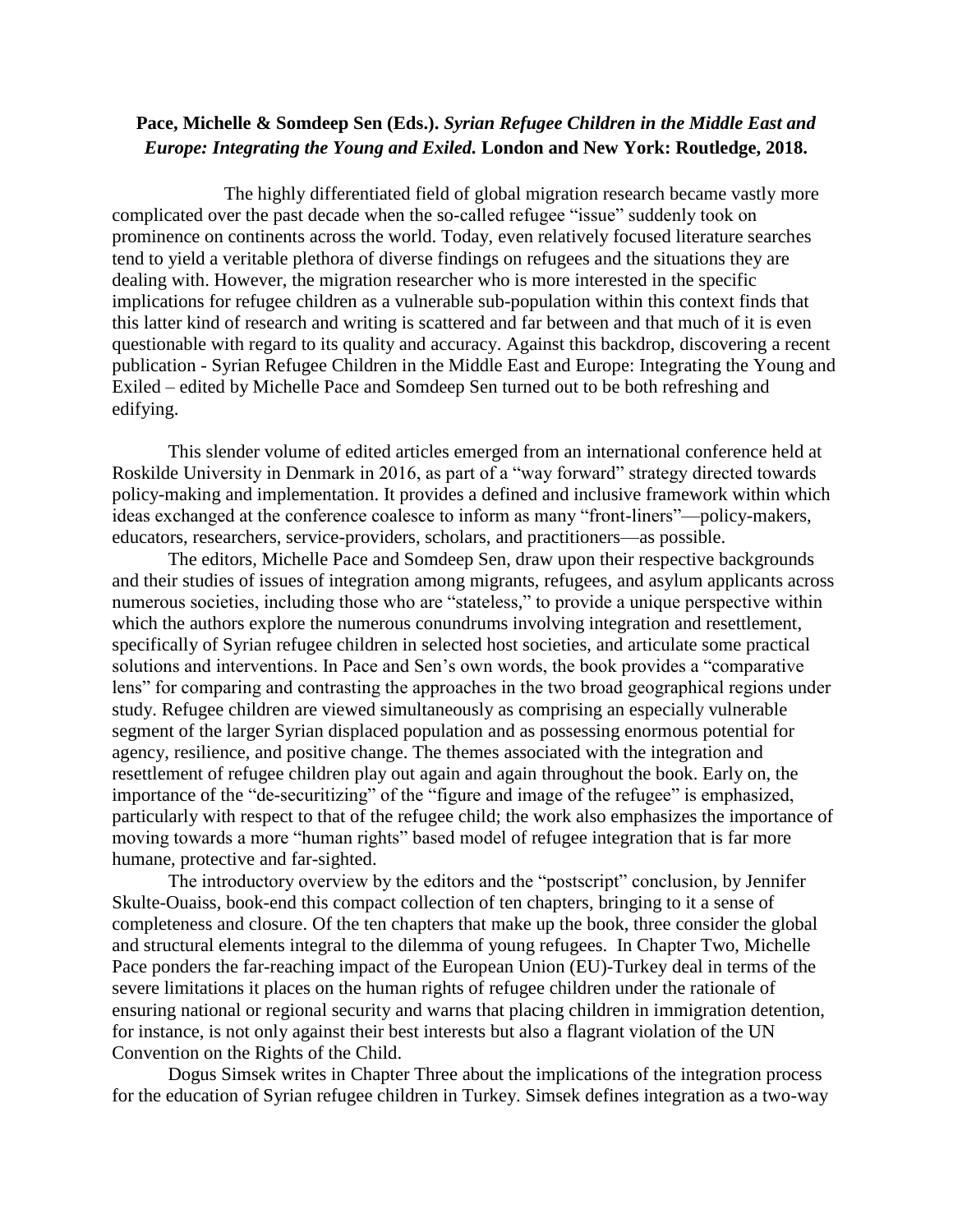process involving both refugees and the host society, playing out in the sharing of resources, equal access to rights, and reciprocal cultural exchange. She notes that when refugees find themselves being excluded, unable to access resources, *and* facing discrimination, they typically do not "aspire to integrate" into the receiving society. Simsek believes that the state of Syrian refugee children's education often "mirrors" their level of integration in the receiving society at large and that while Turkey has an "open door" policy, refugees—of all ages—often find that they themselves have to assume a more active and strategic role in order to facilitate their own integration.

In Chapter Eight, Lana Khattab, Chiara Butti, and Ilina Slavova describe the futility of attempting to build social cohesion between Syrian refugees and their host communities even in everyday situations potentially involving interactions and transactions, *i.e*., with neighbors, peers, classmates or teachers at school. Khattab et al. attribute this futility to the limited formal or structured opportunities for such interaction within the existing hierarchical social "arrangements" within Lebanon; they point out that refugees have a very precarious legal status that is not perceived as being on the same social level as other, more established groups within Lebanese society and, therefore, contact or interaction with refugees is dissuaded. In addition, geographical segregation and separate school "shifts" during different times of day further limit these scarce opportunities for contact.

Non-formal programs organized by nonprofits and NGOs are few and far between, and also temporary, but have nevertheless demonstrated that social cohesion can be achieved along with considerably improved intergroup perceptions and relations. The authors conclude, however, that while formal and non-formal programs complement one another in promoting social cohesion, formal education is more critical because it is the most direct route to work and advanced educational opportunities. And because of the ubiquity of formal programs, these represent a significant potential opportunity—or the loss thereof—for enhancing social connection and cohesion.

The introductory chapter and its corresponding postscript chapter, in addressing the issue of "the young and the exiled," assume more reflective and sweeping "big-picture" perspectives in order to address larger issues more pertinent to the globalized world. In Chapter One, Sen and Pace raise the most important questions: Why are refugee children and youth experiencing so much suffering? What happens when basic human rights are taken away from them? And what is it that creates the feeling of being "in-between," of *liminality* (*i.e*., the state of in between-ness)? In the postscript chapter on "the young and the exiled," by Jennifer Skulte-Ouaiss, besides reinforcing the central theme of the book and providing its counterpoint, the author points out that the contributions in the volume do not exhaustively represent the lives of refugee children in the Middle East and Europe and that while some critical issues have been raised, they are not necessarily addressed and that there are important gaps in the discourse. Skulte-Ouaiss suggests that the most useful way to view the various issues that do converge in this book might be to see them in terms of space, time, and agency.

Against this wide backdrop, at least five of the chapters extend the discourse in the direction of considering engineered practical solutions or imagined future scenarios specific to certain regions or subsets of the population. Michel Maragel and Sandra Manachi write in Chapter Four about the dearth of research on refugee children and the importance of studying processes involved in resilience and of providing timely and "highly tailored" interventions. In Chapter Six, Bassel Akar and Erik Van Ommering articulate the elements of an "emerging" framework for providing education to Syrian refugee children in Lebanon, arguing that it is only